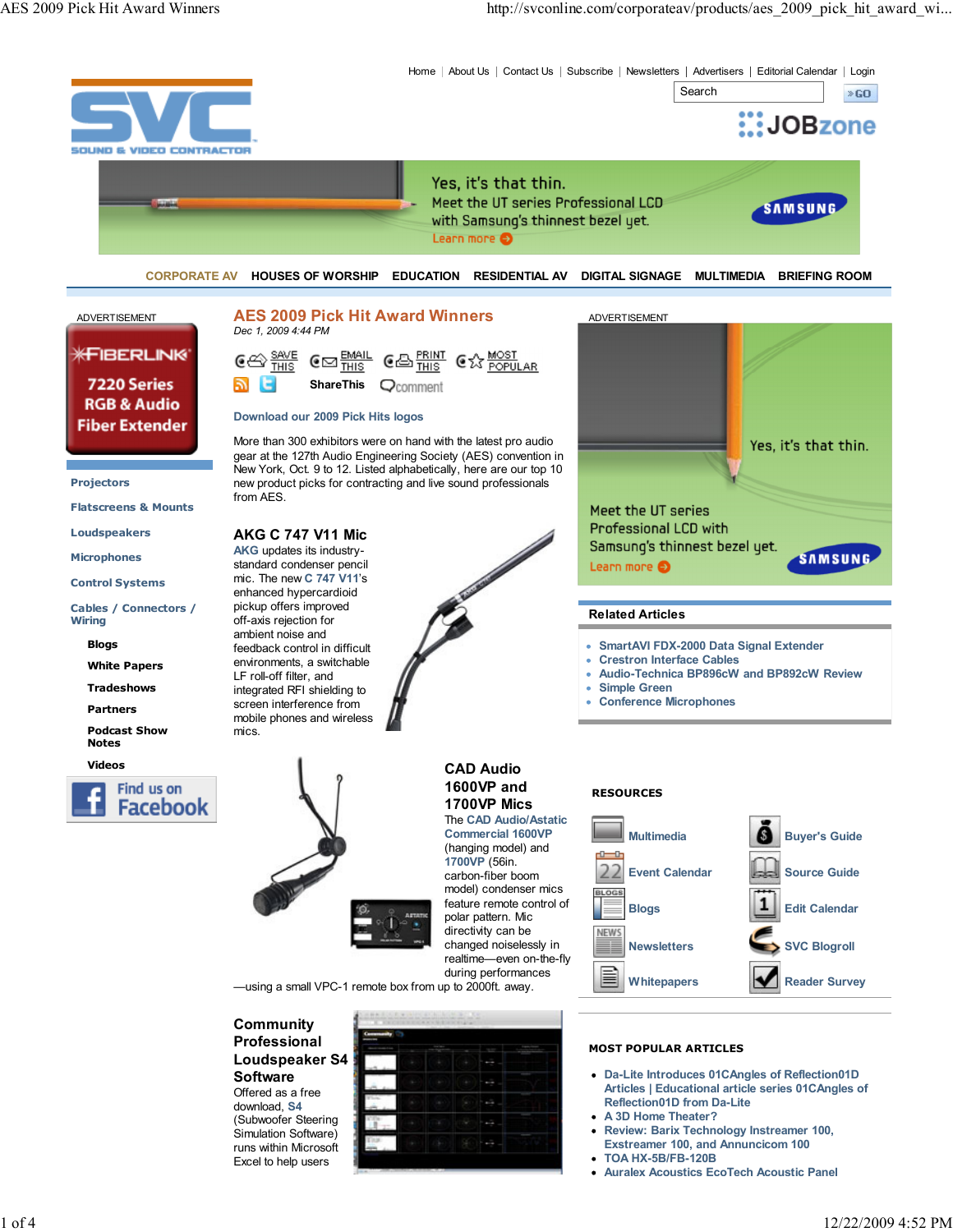design a cardioid or steered subwoofer array using Community Professional Loudspeakers' VLF-Series or any other subwoofer system. Enter basic info and system specs, and S4 provides frequency and phase response predictions in front of and behind the array, so the designer can judge array performance—both in the audience area and on stage.



## JBL VertTec Series VT4886 line array and VT4883 sub

#### Sponsored Links

- Learn about Canon REALiS Multimedia Projectors Our Pixels Are Really Close
- Point-to-Multipoint Fiber Optic Solutions from Pure Digital Fiberlink!
- Crestron TPS-6X: Next Generation of Touchpanels. Speed, Style, Versatility
- Find out how Samsung helps engage customers at the new Hawaiian Tropic Zone in Las Vegas.

The smallest JBL VerTec series system, the VT4886 three-way passive line array and VT4883 cardioid subwoofer are designed for suspended-array, ground-based, and front/side fill applications. The 35lbs., 22.7"x7.75"x10.25" VT4886 is capable of 137dB peaks from its eight neodymium drivers: twin 6.45in. woofers and a waveguide with four 2.5in. mids and two 1in. exit HF units. The companion VT4883 sub extends LF down to 35Hz.



## NTi Audio XL2 Audio Analyzer

NTi Audio's new flagship handheld audio and acoustics analyzer, the XL2, offers measurement of RTA, sound level, distortion, reverb time, delay time, FFT, and speech intelligibility at performance levels that until recently were only available on large benchtop units.

## Shure SRH Series Headphones

Intended for tough pro audio conditions, the Shure SRH series series features user-replaceable cables and ear cushions, a collapsible design that folds down for travel between gigs, high-output neodymium drivers for monitoring from low-output console headphone amps, and a closed-back,

circumaural design for maximum isolation in loud environments.

## Soundcraft Vi2 Console

Built in a frame that's barely 33in. wide, the SoundCraft Vi2 handles up to 96 channels using the standard stagebox and local rack hardware for FOH, monitor, or sidecar duties. Touch the Vistonics master section screen and any



eight inputs assign onto the faders for full control of channel parameters, EQ, auxes, groups, etc. Vi2 Show files are compatible with Vi4 and Vi6 consoles and the Virtual Vi Offline Editing software.

#### Stagetec Crescendo Mixer

Designed to meet the need for slimmed-down user interfaces, the Stagetec Crescendo digital mixing system's compact footprint provides full 40-bit floating-point processing with up to 300 channel paths, 128 summing paths, and 96 auxes.





equalizers, delays, limiters, and more.

# Studio Six Digital Audiotools iPhone Software

Studio Six Digital AudioTools is a range of audio tools (hence the name) for your iPhone, including pro-grade SPL meters, 1/3-octave RTA, FFT analyzer, ETC measurement, RT60 (in 10 bands), SPL history over time, signal generator, a speaker tester, and a line of I/O accessories, mics, and interfaces. The company is also working on a version of Smaart for the iPhone.

## Waves Audio MultiRack

The first processing platform created specifically for live sound, Waves Audio WavesLive MultiRack software lets Mac/PC laptop users (with an I/O device and iLok) run multiple instances of native Waves plug-ins—compressors, reverbs,



Want to use this article? Click here for options! © 2009 Penton Media, Inc.

Be the first to rate this | comment [?]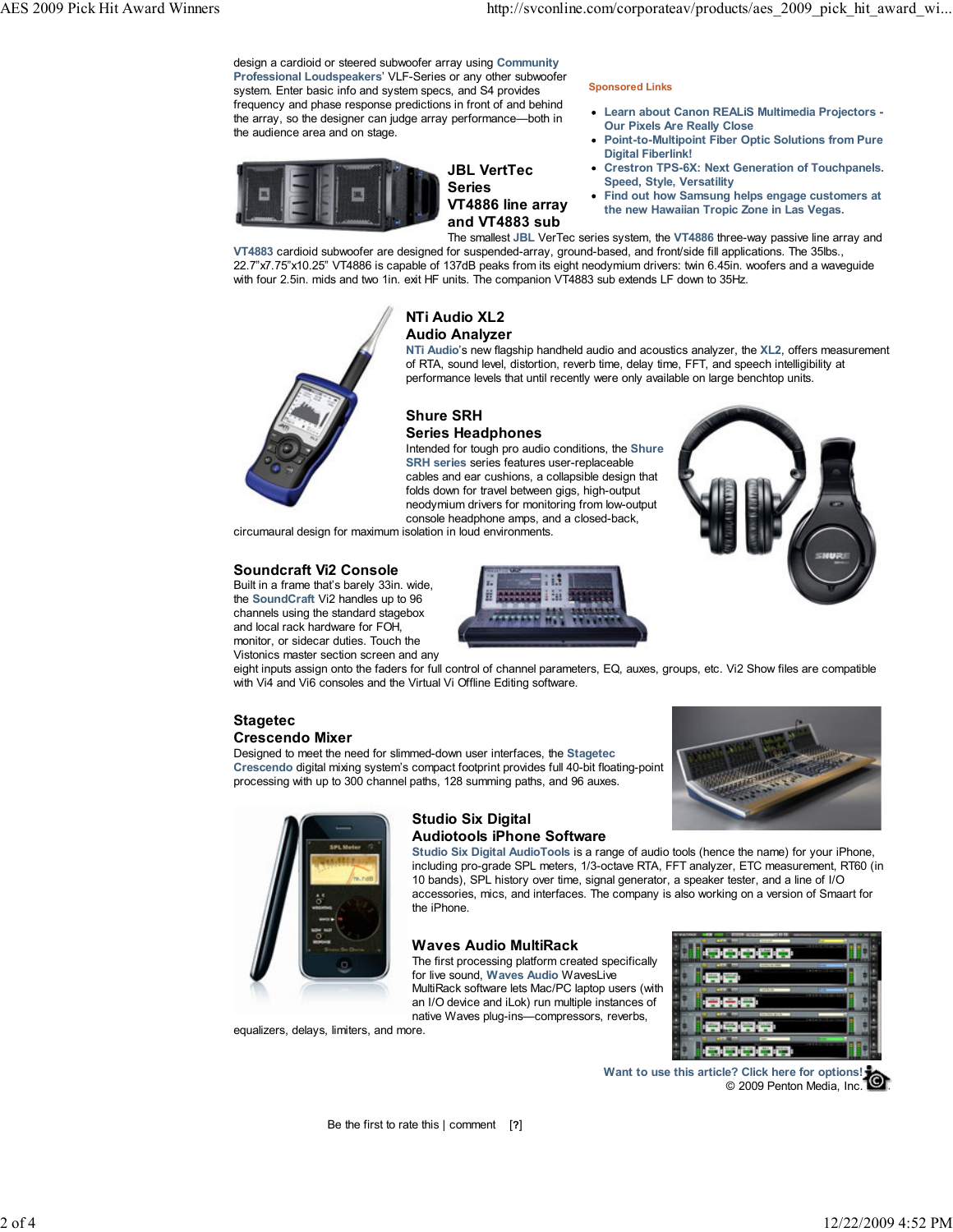| <b>Acceptable Use Policy</b><br><b>DISQUS</b> COMMENTS<br><b>Add New Comment</b><br>You are commenting as a Guest. Optional: Login below.<br><b>DISQUS</b><br>٠<br>Twitter<br>е<br>OpenID<br>YAHOO!<br>Ø<br>Type your comment here.<br>Name<br>Website (optional)<br>Subscribe to all comments by email ▼<br>Email<br>• Subscribe to all comments by email<br>• Do not subscribe to comments<br>Post as Guest<br>Showing 0 comments<br>Subscribe by email N Subscribe by RSS<br><b>Best Rating</b> |                      | 2 more recommended posts » |
|----------------------------------------------------------------------------------------------------------------------------------------------------------------------------------------------------------------------------------------------------------------------------------------------------------------------------------------------------------------------------------------------------------------------------------------------------------------------------------------------------|----------------------|----------------------------|
| Sort by                                                                                                                                                                                                                                                                                                                                                                                                                                                                                            |                      |                            |
|                                                                                                                                                                                                                                                                                                                                                                                                                                                                                                    |                      |                            |
|                                                                                                                                                                                                                                                                                                                                                                                                                                                                                                    |                      |                            |
|                                                                                                                                                                                                                                                                                                                                                                                                                                                                                                    |                      |                            |
|                                                                                                                                                                                                                                                                                                                                                                                                                                                                                                    |                      |                            |
|                                                                                                                                                                                                                                                                                                                                                                                                                                                                                                    |                      |                            |
|                                                                                                                                                                                                                                                                                                                                                                                                                                                                                                    |                      |                            |
|                                                                                                                                                                                                                                                                                                                                                                                                                                                                                                    |                      |                            |
|                                                                                                                                                                                                                                                                                                                                                                                                                                                                                                    |                      |                            |
|                                                                                                                                                                                                                                                                                                                                                                                                                                                                                                    |                      |                            |
|                                                                                                                                                                                                                                                                                                                                                                                                                                                                                                    |                      |                            |
|                                                                                                                                                                                                                                                                                                                                                                                                                                                                                                    |                      |                            |
|                                                                                                                                                                                                                                                                                                                                                                                                                                                                                                    |                      |                            |
|                                                                                                                                                                                                                                                                                                                                                                                                                                                                                                    |                      |                            |
|                                                                                                                                                                                                                                                                                                                                                                                                                                                                                                    |                      |                            |
|                                                                                                                                                                                                                                                                                                                                                                                                                                                                                                    |                      |                            |
|                                                                                                                                                                                                                                                                                                                                                                                                                                                                                                    |                      |                            |
|                                                                                                                                                                                                                                                                                                                                                                                                                                                                                                    |                      |                            |
|                                                                                                                                                                                                                                                                                                                                                                                                                                                                                                    |                      |                            |
|                                                                                                                                                                                                                                                                                                                                                                                                                                                                                                    |                      |                            |
|                                                                                                                                                                                                                                                                                                                                                                                                                                                                                                    |                      |                            |
|                                                                                                                                                                                                                                                                                                                                                                                                                                                                                                    |                      |                            |
| http://disqus.com/forums/sv                                                                                                                                                                                                                                                                                                                                                                                                                                                                        |                      |                            |
| blog comments powered by Disqus                                                                                                                                                                                                                                                                                                                                                                                                                                                                    | <b>Trackback URL</b> |                            |

Lavalier Wireless Mics Rent Wireless Lav Microphones Book Your Lavalier Wirelees Now! ZeoBrothers.com/WirelessMicrophones

Pro Array Speakers Create a Loud Impact! Top Sound Quality Speaker Systems. Visit Now. www.TVIAudio.com

RF Spectrogram High Definition RF Spectrogram Based Signal Analysis Software. www.constantwave.com

Browse Back Issues

Select an Issue

#### BROWSE ISSUES